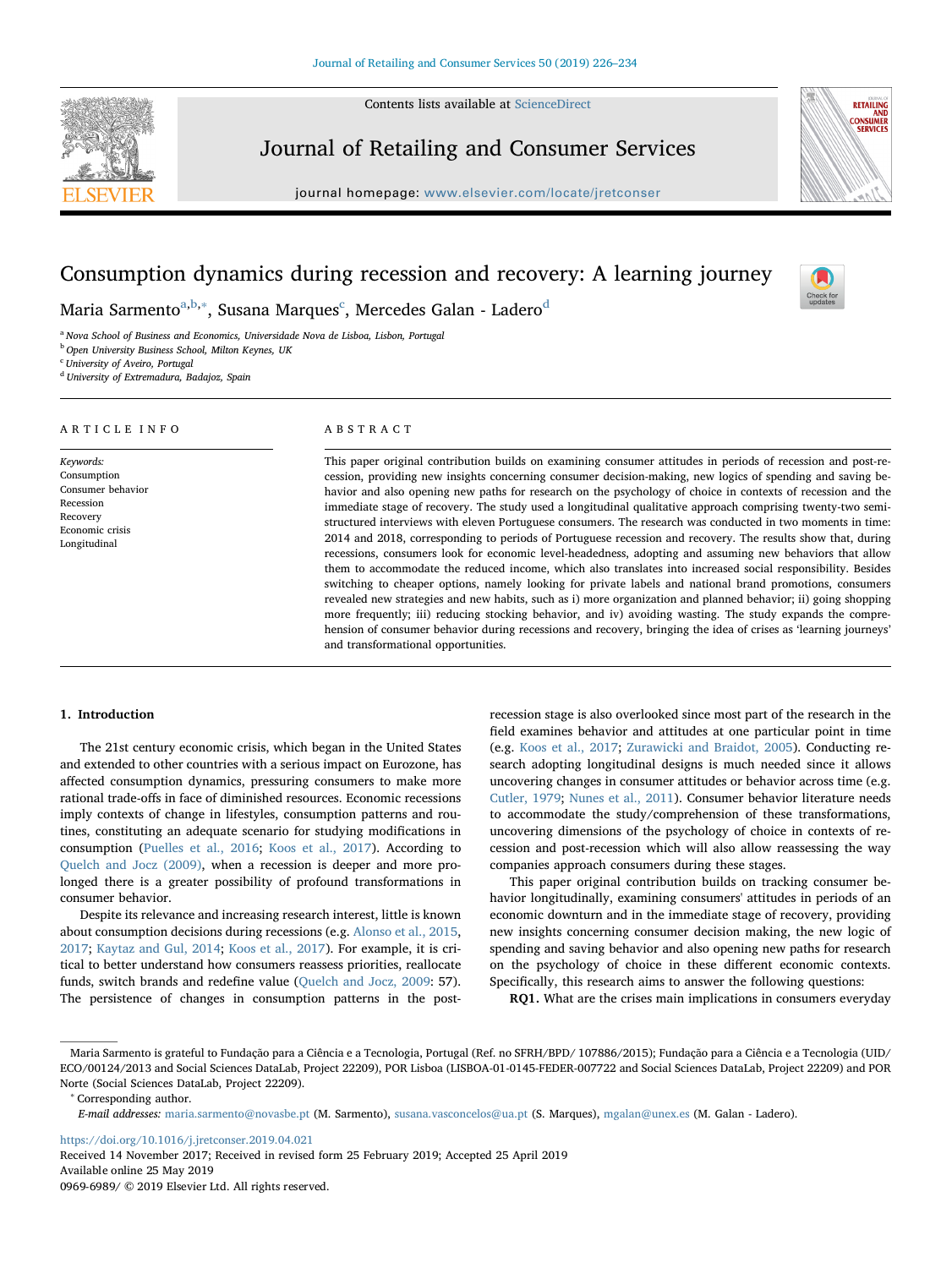#### life?

RQ2. What are the consumers main expectations regarding a postcrisis stage?

RQ3. How can we characterize consumer behavior in the crisis recovery stage?

RQ4. What are the consumers perceptions of positive and negative crisis outcomes?

The study used a longitudinal qualitative approach comprising twenty-two semi-structured interviews with eleven Portuguese consumers. The research was conducted in two moments in time: 2014 and 2018, corresponding to periods of Portuguese recession and recovery.

## 2. Literature review

## 2.1. Consumer decision-making and (bounded) rationality

Consumer behavior is a complex function of many known and unknown factors, including economic but also psychological, sociological and cultural variables [\(Jacoby, 2000\)](#page-7-5). To understand consumption modification in changing and complex contexts (like the ones of deep recessions) it is imperative to use an integrative and multidimensional lens that combines consumer psychological perspectives with assumptions of utility maximization and rational decisions. Jacoby (2000:107) argues that rather than 'maximizing', most consumer behavior reflects 'satisficing', that is, settling for an acceptable ('good enough') option out of the universe of possible purchase alternatives. Because it is infrequent for anyone to be aware of all the possible options, it is only likely that the decision maker selects the best option from among those known to him (rather than the optimal option from all possible options). This choiceset 'bounds' the decision maker's rationality.

The argument that fully rational decision-making is 'bounded' by limited cognitive capacity is being increasingly demonstrated in the literature, both theoretically and empirically (e.g. [Ehrlinger et al.,](#page-7-6) [2015;](#page-7-6) [Mathis and Ste](#page-8-4)ffen, 2015). The integration of psychology into neoclassic economics has developed the field of behavioral economics, that heavily documents systematic deviations (biases) from the rational behavior assumed in standard economics [\(The Royal Swedish Academy](#page-8-5) [of Sciences, 2017](#page-8-5)). With his theory on Mental accounting, Richard H. Thaler[∗](#page-1-0) makes a radical break with the traditional economic model of utility-maximizing consumers ([Thaler, 1985,](#page-8-6) [1999\)](#page-8-7). The theory is a psychological theory of how household behaviors, in particular, spending and saving behaviors, are affected by limited cognition. The primary reason for studying mental accounting is to enhance our understanding of the psychology of choice (Thaler, 1999: 184). The theory is based on the empirical evidence that people group their expenditures into different categories (e.g. housing, food, clothes) and each category corresponds to a separate mental account. As argued by [Thaler \(1985](#page-8-6), [1999\),](#page-8-7) mental accounts help individuals to simplify their financial decision-making and help to explain how people think about money, suggesting the piecemeal nature of decision-making. Mental accounting informs expenditure and budgeting decisions, helping consumers to keep trace of where their money is going, and to keep spending under control ([Thaler, 1999](#page-8-7): 184). This mechanism facilitates the budgeting process through rational trade-offs between competing options and, simultaneously, it can work as a self-control instrument. The rationale of behavioral economics is starting to be explored in the context of recessions (see [Strutton and Lewin, 2012](#page-8-8)). In a context of financial prudence and limited budgets, it is expected that budgeting rules will be quite explicit.

#### 2.2. Crises, business dynamics and consumption

Recessions affect business performance, even though the crisis effects differ between companies [\(Srinivasan et al., 2005\)](#page-8-9). Some businesses face cash flow challenges as banks and suppliers make financial terms more difficult ([Ang et al., 2000](#page-7-7)) or suffer cut back ([Srinivasan](#page-8-9) [et al., 2005](#page-8-9)), while other firms find opportunities to strengthen their businesses investing and achieving a competitive advantage ([Srinivasan](#page-8-9) [et al., 2005\)](#page-8-9). According to Ang et al. (2000: 97&108), examples of firms' strategies during recessions are: i) withdrawing from weak markets, fortifying in markets where brand is strong, acquiring weak competitors, expanding into crisis – resistant markets, and considering resale market for durable products; ii) introducing second-line brands ("fighter lines") and developing adaptive positioning; iii) maintaining prices while improving quality (or reducing price while maintaining quality), avoiding reducing quality and price; iv) pruning marginal dealers, and considering alternative channels; and (v) increasing promotional spending (using informative advertisements) and introducing loyalty programs, to avoid losing value-conscious consumers (e.g. [Burton et al., 1998;](#page-7-8) [Garretson et al., 2002;](#page-7-9) [Kaswengi and Diallo, 2015](#page-7-10)).

Economic recovery changes the market landscape and demands different business strategies. Piercy et al. (2010, p.3) propose an agenda for executives to address those new challenges and opportunities: overcoming resistance to change; reinventing marketing strategy for a new market environment; prioritizing market sensing; innovating radically in product strategy; re-thinking marketing communications; developing value based competitive advantage; and, repairing damaged value chain relationships. This agenda helps executives responding to the increasing demands and changing expectations of recession and post-recession customers ([Quelch and Jocz, 2009\)](#page-8-1).

Crises affect consumption on multiple levels and ways, with a major impact on lifestyles, consumption patterns, routines, worldviews and well-being ([Koos et al., 2017](#page-7-0)). Considering the profound and structural changes caused by crises, it is crucial to further study and understand consumer responses, including adaptation, coping strategies and social resilience. Research on the effects of crises on consumption is increasing in the fields of sociology and marketing (e.g. [Koos et al., 2017;](#page-7-0) [Alonso](#page-7-1) [et al., 2015,](#page-7-1) [2017](#page-7-2); [Hampson et al., 2018](#page-7-11); [Hampson and McGoldrick,](#page-7-12) [2013\)](#page-7-12).

Different aspects of crises and consumption are being examined including the changing process of household budget allocations ([Du and](#page-7-13) [Kamakura, 2008;](#page-7-13) [Kamakura and Du, 2012](#page-7-14)), consumer price consciousness [\(Hampson and McGoldrick, 2017\)](#page-7-15), calculative price behavior [\(Berdysheva and Romanova, 2017\)](#page-7-16), the role of private labels and discount stores [\(Puelles et al., 2016;](#page-8-0) [Lamey et al., 2007](#page-7-17)), adaptive shopping patterns [\(Hampson and McGoldrick, 2013\)](#page-7-12), consumers' money attitudes in the post-recession economy ([Hampson et al., 2018](#page-7-11)), social and political discourses ([Alonso et al., 2015,](#page-7-1) [2017\)](#page-7-2), media discourses [\(Vihalemm et al., 2016\)](#page-8-10), ethnocentric consumption [\(Lekakis,](#page-7-18) [2017\)](#page-7-18), social innovation and community-based responses [\(Blättel-Mink](#page-7-19) [et al., 2017](#page-7-19)), communal exchange and social resilience ([Garner, 2017\)](#page-7-20) and collaborative consumption [\(Lindlbom and Lindlbom, 2017](#page-8-11)).

Recently, [Koos et al. \(2017\)](#page-7-0) developed a conceptual framework, more encompassing and cohesive for the study of crises, consumption and social resilience on markets. Their purpose is to overcome the limitations and shortcomings of existing models through a broader, analytical and more multidisciplinary perspective: going beyond the purchase dimension of consumption to include usage and disposal; considering, very explicitly, the broader social, cultural, economic and institutional context of consumption; linking specific response strategies to specific consumer characteristics like social class, identity or cultural and economic resources of consumers. The proposed model distinguishes between contextual influences, individual capabilities and different consumption strategies, assuming a dynamic relationship be-

<span id="page-1-0"></span><sup>\*</sup> The 2017 recipient of the Nobel Memorial Prize in Economic Sciences for his tween them. contributions to behavioral economics.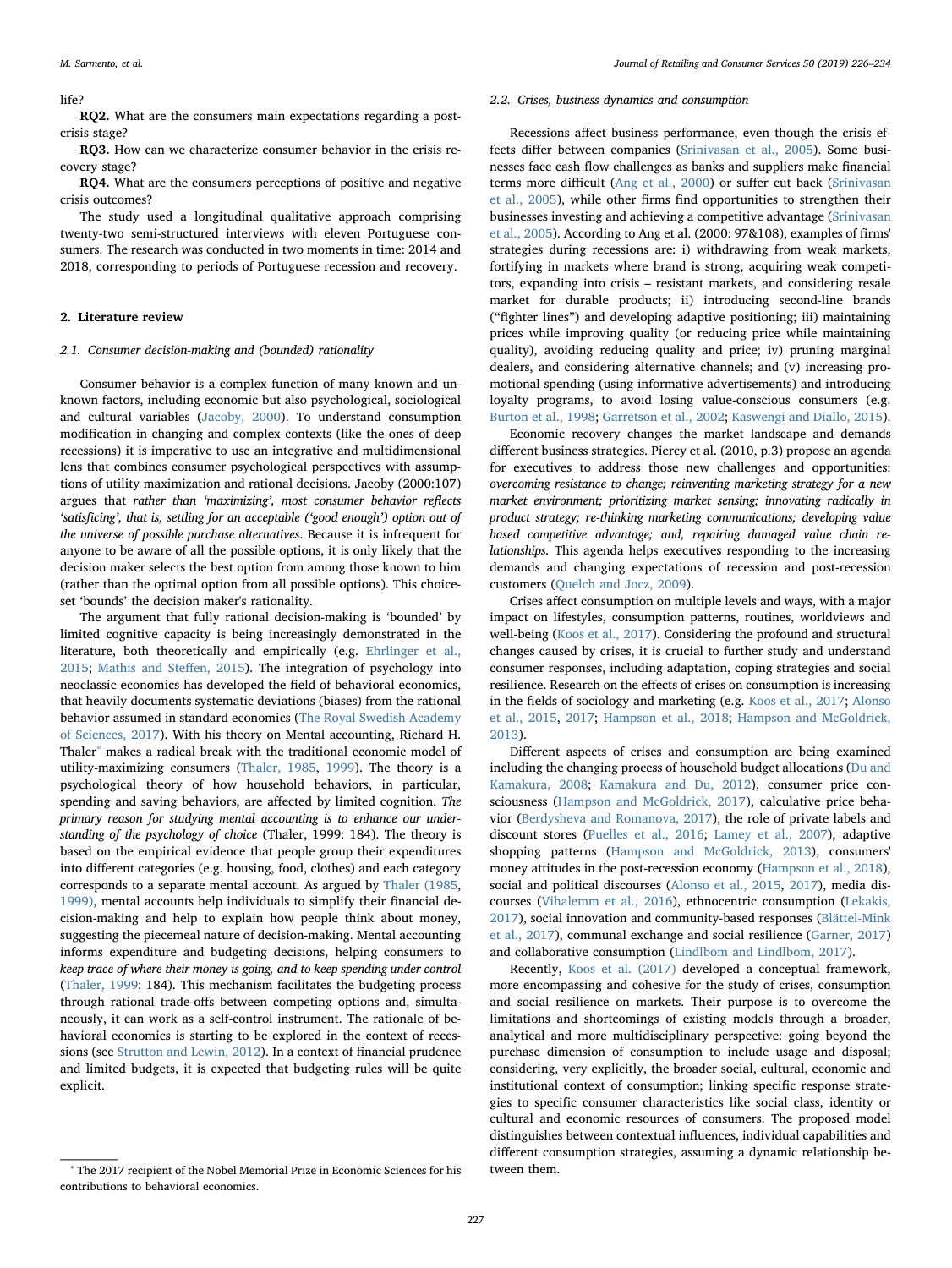#### 2.3. Consumers' coping strategies

Crises affect individual consumers through a direct tangible or an indirect cognitive/emotional mechanism ([Koos, 2015;](#page-7-21) [Koos et al.,](#page-7-0) [2017\)](#page-7-0). They can have tangible, direct impacts on the monetary resources available to people for their daily consumption decisions. At the same time, and even when there are no significant material constraints and deprivation, crises can deeply affect consumption attitudes and behavior, consumers' everyday life, their concerns, feelings and perspectives about the future. Crises, thus, have the potential to undermine the innate belief in the taken for granted stability and structure of our life world ([Koos et al., 2017](#page-7-0), p. 365). This potential impact is very explicit on the critical and pessimistic narratives of Spanish citizens, independently of their class position, as empirically demonstrated by [Alonso et al.](#page-7-2) [\(2017\).](#page-7-2)

Existing literature provides good evidence concerning consumers coping strategies. There is an empirical demonstration that, during recessions, consumers become more concerned about their financial security (e.g., [Kamakura and Du, 2012;](#page-7-14) [Xiao and O'Neill, 2016](#page-8-12); [Zurawicki](#page-8-2) [and Braidot, 2005](#page-8-2)), more frugal and more price conscious [\(Hampson](#page-7-12) [and McGoldrick, 2013,](#page-7-12) [2017](#page-7-15); [Steenkamp and Maydeu-Olivares, 2015](#page-8-13)). As highlighted by [Hampson and McGoldrick \(2017\),](#page-7-15) there are psychological mechanisms and stressors that help to explain why consumers feel affected well beyond the technical end of a recession. Besides the relevance of economic stressors, their findings demonstrate the effect of consumer anticipated guilt and smart shopper self-perception on price consciousness.

During recessions, consumers tend to buy less, more frequently, in smaller packages, search for more information and evaluate alternatives more carefully [\(Ang et al., 2000](#page-7-7); [McKenzie and Schargrodsky,](#page-8-14) [2005\)](#page-8-14). They adopt more simple, savvy and prudent lifestyles ([Du and](#page-7-13) [Kamakura, 2008;](#page-7-13) [Hampson and McGoldrick, 2013](#page-7-12); [Strutton and Lewin,](#page-8-8) [2012\)](#page-8-8), increasing spending on private labels and on discount stores ([Lamey et al., 2007](#page-7-17); [Hampson and McGoldrick, 2013\)](#page-7-12), postponing the purchase of durables ([Deleersnyder et al., 2004](#page-7-22)) and delaying purchases of luxury items and reducing purchases of status-rich goods ([Ang et al.,](#page-7-7) [2000;](#page-7-7) [Kamakuru and Du, 2012](#page-7-14)). These pieces of evidence show that it is not only a matter of material deprivation and the resulting need for consuming less. It is also a matter of learning to consume differently and in a more intelligent way. In line with this reasoning, [Hampson and](#page-7-12) [McGoldrick \(2013\)](#page-7-12) go beyond the study of spending adaptations to include broader shopping behavior change and related attitudes. At an aggregate level, their findings provide evidence of a more knowledgeable and less impulsive shopper, more concerned with value and purchase planning.

Empirical research is confirming the predictions of a frugal, cautious and thrifty post-recession consumer ([Quelch and Jocz, 2009;](#page-8-1) [Flatters](#page-7-23) [and Willmott, 2009;](#page-7-23) [Piercy et al., 2010](#page-8-15)). Existing studies are also consistent with the prediction of increasing complexity in consumer behavior. As put by Piercy et al. (2010, p.4) the assumption that conditions will go back to "normal" and things will be as they were before the downturn may be fatally flawed. Simultaneously, marketing scholars' forecasts were also explicit regarding an increasing public skepticism and lack of trust in business and economy which, for example, might help to explain the slow recovery in US consumption despite improvements in economic performance ([Pistaferri, 2016](#page-8-16)). This also indicates the indirect cognitive/emotional mechanism of crises ([Koos,](#page-7-21) [2015;](#page-7-21) [Koos et al., 2017](#page-7-0)), confirming that it is crucial to understand recession psychology and emotional reactions to the economic environment ([Quelch and Jocz, 2009\)](#page-8-1).

Simultaneously, as emphasized by [Koos et al. \(2017\)](#page-7-0), crises happen in a complex and multidimensional context that includes the role of past experience, civic ties and solidarity networks, that might attenuate and moderate the effect of a crisis. Aligned with this argument, recent empirical studies have demonstrated the positive and attenuating effect of new and innovative logics of production and supply, networks and

community-based responses to crises (e.g. [Blättel-Mink et al., 2017](#page-7-19); [Garner, 2017;](#page-7-20) [Lindlbom and Lindlbom, 2017\)](#page-8-11).

## 3. Method

The research used a longitudinal approach, combining two qualitative studies. Our main objective was to broaden the breadth and depth of comprehension since longitudinal studies give greater power to data interpretation, allowing capturing real actions, instead of mere intentions. The combination of both studies provided a deeper understanding of the phenomenon, allowing interpretation in a broader temporal spectrum.

Data from the qualitative studies were collected in two moments in time. The first in 2014, during the Portuguese recession, and the second in 2018, during the recovering process. Although Portuguese economic crisis had its peak in 2011, with the Portuguese government request for financial assistance to the European Commission, in 2014, Portuguese consumers were still facing hard times, dealing with several monetary limitations and high levels of unemployment. In 2013, the unemployment rate was 16,3% (four times higher than the 4% achieved in 2001) ([Banco de Portugal, 2014](#page-7-24)) and the highest since the Portuguese democratic history [\(Pordata, 2018\)](#page-8-17). In 2018, the country was already in a process of consolidation of the economic recovery with the economy growing 2.1% and with an unemployment rate of 7% ([Banco de](#page-7-25) [Portugal, 2019](#page-7-25)).

#### 3.1. Data collection and analysis

Data were collected in two moments in time (2014 and 2018), comprising a total of 22 interviews with 11 Portuguese consumers (two interviews per consumer). The consumers were selected through a snowball procedure (i.e. each interviewee nominated another person to participate in the study). The interviews were conducted on-site by the same interviewer to reduce bias. The first stage of data collection, occurring in 2014, ended when theoretical saturation was reached ([Yin,](#page-8-18) [1994\)](#page-8-18). In 2018, a follow-up interview was conducted with each of the consumers. [Table 1](#page-3-0) provides the interviewees' profile in 2014 and changes occurred until 2018.

Two interview guides were developed and previously assessed by three academics. The 2014 interview guide covered the following topics: implications of the economic crisis in consumers' attitudes and routines and expectations regarding buying behavior afterthe recession. The 2018 interview guide comprised the following topics: consumers' perception regarding the Portuguese economic recovery; buying behavior during the economic recovery process; and consumer perceptions of negative and positive effects of the economic contraction period. All interviews used an informal style with the discussion starting at a broader level. The interviews were taped with the permission of the interviewees and typically lasted 40 min. The interviews were transcribed verbatim. A sample of three transcripts in each data collection stage was returned to the respective informants to assess the transcription accuracy and no changes were asked. A thematic approach was used to code the data and generate meaning. The analysis involved inductive reasoning placing a significant emphasis on verbatim quotations from informants. One researcher classified the data throughout various iterations and a second researcher cross-checked the information to achieve intercoder reliability (i.e. commonality in coding) ([Perreault and Leight, 1989\)](#page-8-19). To further assess reliability and credibility ([Lincoln and Guba, 1985\)](#page-7-26), the main findings were checked with a pool of five consumers.

#### 4. Findings and global discussion

This section presents the results of the qualitative studies, systematizing the main themes identified in each research topic: i) consumer attitudes during recessions; ii) consumer intentions regarding the post-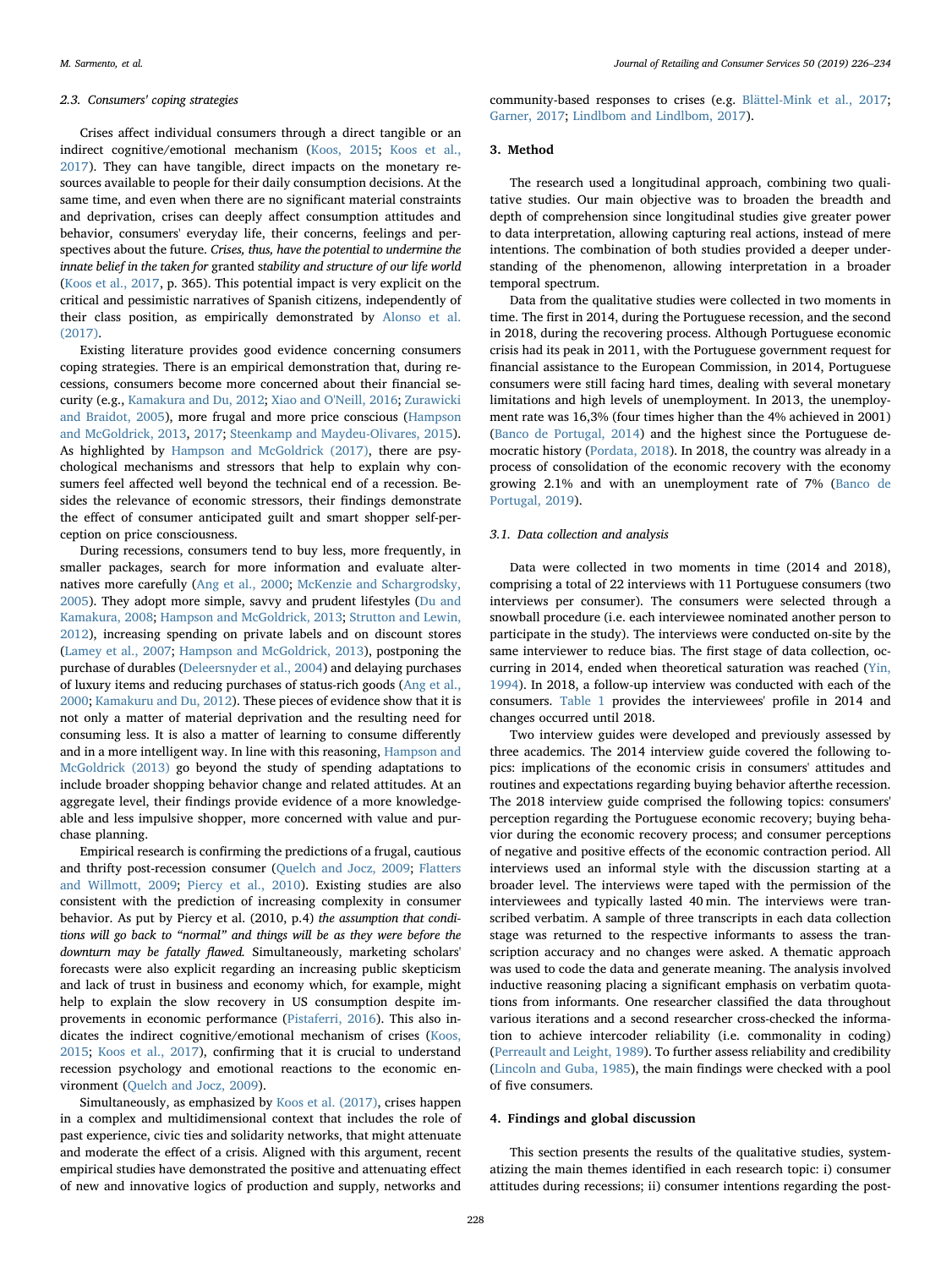<span id="page-3-0"></span>

| Name      | 2014                                                                                               | 2018                                                                                               |
|-----------|----------------------------------------------------------------------------------------------------|----------------------------------------------------------------------------------------------------|
|           | Age/Education/Occupation/Family status                                                             | Changes in the interviewees' profile                                                               |
| Teresa    | 55/Biologist/unemployed/married, one daughter and one son, two people in<br>the household          | 59/Biologist/unemployed/married, one daughter and one son, two people in the<br>household          |
| Conceição | 62/Primary school/housekeeper/widow, two daughters, and one son, living by<br>herself              | 66/Primary school/housekeeper/widow, two daughters, and one son, living by<br>herself              |
| Beatriz   | 47/Engineer/unemployed/married, two sons, four people in the household                             | 51/Engineer/unemployed/married, two sons, four people in the household                             |
| Ana Paula | 48/High school/multimedia content manager/divorced, one daughter, two<br>people in the household   | 52/High school/multimedia content manager/divorced, one daughter, two people<br>in the household   |
| Alexandra | 49/High school/retired/single living by herself                                                    | 53/High school/retired/single living by herself                                                    |
| Fátima    | 82/High school/retired/widow, one daughter and three sons, living by herself                       | 86/High school/retired/widow, one daughter and three sons, living by herself                       |
| Inês      | 49/Doctorate/unemployed/married, one daughter and two sons, five people in<br>the household        | 53/Doctorate/unemployed/married, one daughter and two sons, five people in the<br>household        |
| Teresa    | 54/Degree level/teacher/married, one son, three people in the household                            | 58/Degree level/teacher/married, one son, two people in the household                              |
| Sofia     | 84/High school/retired/married, one daughter and one son, two people in the<br>household           | 88/High school/retired/widow, one daughter and one son/living in a retiring<br>house               |
| José      | 48/high school/salesman/divorced, one daughter, living with his father                             | 52/high school/salesman/divorced, one daughter, living with his father and<br>daughter             |
| Tiago     | 43/High school/self-employed/divorced, one daughter, and one son, three<br>people in the household | 47/High school/self-employed/married, two daughters, and two sons, five<br>people in the household |

<span id="page-3-1"></span>

Fig. 1. Consumer attitudes during the recession and the recovery stages.

<span id="page-3-2"></span>

Fig. 2. Consumer perceptions of negative and positive crisis' outcomes.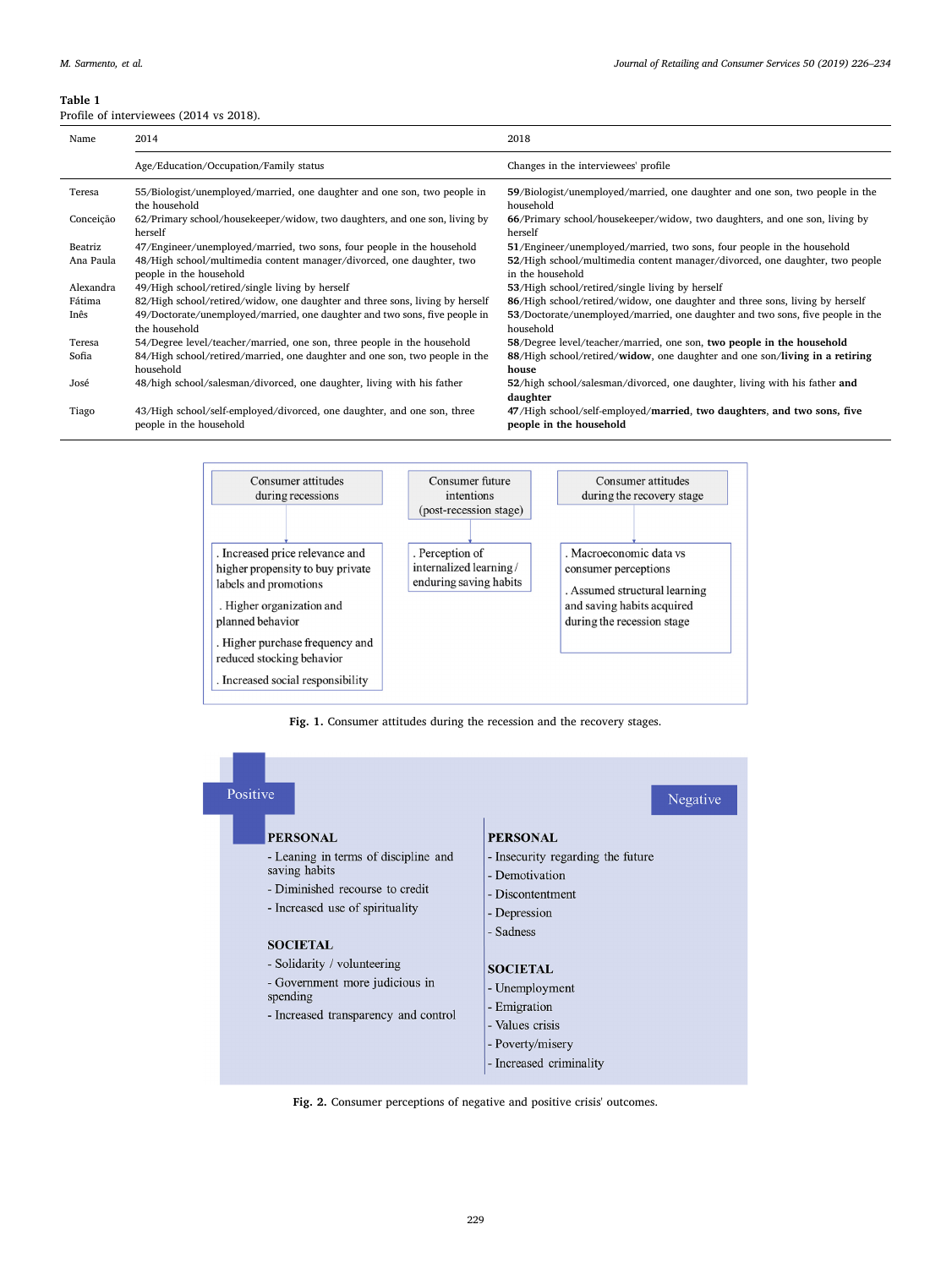recession stage; iii) consumer attitudes during the recovery stage ([Fig. 1](#page-3-1)); and iv) consumer perceptions of negative and positive crisis outcomes [\(Fig. 2](#page-3-2)). The results are presented in the context of extant literature. We now discuss each topic and the corresponding identified themes in more detail.

#### 4.1. Consumer attitudes during recessions

Increased price relevance and higher propensity to buy private labels and national brand promotions. Interviewees mentioned that, during the hard times of recession, the price of the products became determinant in their choices and the main concern was to save some money. This conclusion aligns with [Ang \(2001\)](#page-7-27), who argues that the great adjustments in a crisis are price related. Research demonstrates that crises increase price consciousness [\(Burton et al., 1998\)](#page-7-8) and price conscious consumers look forward to save money either buying more private labels or promotions (e.g. [Garretson et al., 2002;](#page-7-9) [Lamey et al.,](#page-7-17) [2007\)](#page-7-17). Our results confirm this trend. During recessions, besides buying more private labels, interviewees mentioned the continuous search for promotions in a view to cut back on their spending, as the following quotes illustrate:

- The crisis had an impact on my family… now, I must look much more for the price than before … I look for private labels and promotions…» [Inês – Married, one daughter, and two sons, five people in the household, 2014].
- With the economic crisis, I buy more private labels. I have less money! In the past, I also used to buy private labels, but now I buy a lot more! …. I also care about the promotions of the week » [José – Divorced, one daughter, living with his father, 2014].

Higher organization and planned behavior. Interviewees referred to more balanced behaviors during recessions. The process of searching for good quality products with the best prices implies more organization and planned behavior. Previous research also highlighted that economic contractions shake consumers out of their habitual decisionmaking and inertia, leading to more shopping and information search and to a more careful evaluation of different purchase alternatives ([Lamey, 2014](#page-7-28); [McKenzie and Schargrodsky, 2005\)](#page-8-14). The following quotes convey consumers' adoption of this proactive behavior:

- «With the economic crisis, I began to make financial records, which was something I had never done! I make calculations. I see which supermarkets are cheaper… before the crisis, I bought indiscriminately any product regardless of the price. » [Teresa – Married, one daughter and one son, two people in the household, 2014].
- «I am very attentive to the promotions of the week and I try to organize myself to enjoy the best I can! » [Tiago - Divorced, one daughter and one son, three people in the household, 2014].

Higher purchase frequency and reduced stocking behavior. Interviewees mentioned the adoption of additional crisis mitigation mechanisms like going shopping more often and avoiding excessive stocking. The prevalence of increased shopping during recessions was also highlighted in the literature (e.g. [McKenzie and Schargrodsky,](#page-8-14) [2005;](#page-8-14) [Shama, 1981\)](#page-8-20). For example, [McKenzie and Schargrodsky \(2005\)](#page-8-14) refer that Argentine households 'bought less, but shopped more' during the 2002 Argentine economic crisis. Avoiding stocking was another way to reduce consumption expenditures and cope with economic constraints. The following interviewees' quotes illustrate these crisis mitigation mechanisms:

- «Another thing I try to do is less pantry, less storage! For example, I used to buy four packets of rice. But now I only buy two, and then, when I see that I only have one, I buy more. It does not pay to draw money! » [Ana Paula – Divorced, one daughter, two people in the household, 2014].

- «I go shopping more often…this allows me to buy the promotions of the week. I think more about things! » [Teresa – Married, one daughter and one son, two people in the household, 2014].
- «… I try to go more often (to the supermarket) and buy less… now I have a completely different philosophy of life… I am more contained... » [Beatriz – Married, two sons, four people in the household, 2014].

Increased social responsibility. Consumers referred to the increased social responsibility associated with the economic recession and mentioned an additional concern of not wasting. Similarly, existing research emphasized the role of crises as drivers of more responsible behaviors and consumers' personal growth ([Berdysheva and Romanova, 2017\)](#page-7-16) revealing that consumers are less wasteful during these stages (e.g. [Ang,](#page-7-27) [2001;](#page-7-27) [Shama, 1981\)](#page-8-20). The following quotes corroborate these behaviors:

- «I buy less, more often…to make sure I'm not going to waste! Wasting is an irresponsible behavior, particularly in these hard times. » [Tiago - Divorced, one daughter and one son, three people in the household, 2014].
- «I refuse to throw clean water down the sewer pipe!!!! When I'm taking a shower, I fill in some bottles until the water comes out hot! And I use that clean water in the toilet. It is a habit that I have to save money, but also for ecological purposes. Social responsibility is a concern to me! » [Ana Paula – Divorced, one daughter, two people in the household, 2014].
- «I became a more responsible consumer ... wasting is something that worries me! » [Teresa – Married, one son, two people in the household, 2014].
- «We have many superfluous things and the crisis has increased our social responsibility. » [Inês – Married, one daughter, and two sons, five people in the household, 2014].
- 4.2. Consumer future intentions (post-recession stage)

Internalized learning/enduring saving habits. Respondents mentioned that the crisis served as a learning context. Consumers learned to be more rational and more spared, a situation that also forced them to be more planned and organized. Interviewees were able to identify a new attitude, clearly stating that if the country's financial situation improved, they would not change the consuming habits acquired in the meantime. The following interviewees' quotes illustrate this phenomenon:

- « If the situation of the country enhanced, I would maintain my attitude… That's how we learn. We are much more disciplined. The crisis also educates…» [Tiago – Divorced, one daughter, and one son, three people in the household, 2014].
- «… If the country's financial situation improved, I would not change anything. As a person, I got better with the crisis! I think the crisis makes great mental reforms to people… it grounds them to reality… it makes them look at things in a different way. They will learn a lot! » [Beatriz – Married, two sons, four people in the household, 2014].
- « … If the financial situation of the country improved, I could change my behavior slightly, but not in the essence because I have already internalized that it is better to be spared. I do not want to lose this habit. I want to keep this habit forever! I internalized to be spared» [Teresa – Married, one daughter and one son, two people in the household, 2014].

#### 4.3. Consumer attitudes during the recovery stage

Macroeconomic data vs consumer perceptions. In 2018, Portugal was consolidating the process of economic recovery, with macroeconomic data mirroring this recovery process. In 2017, the GDP -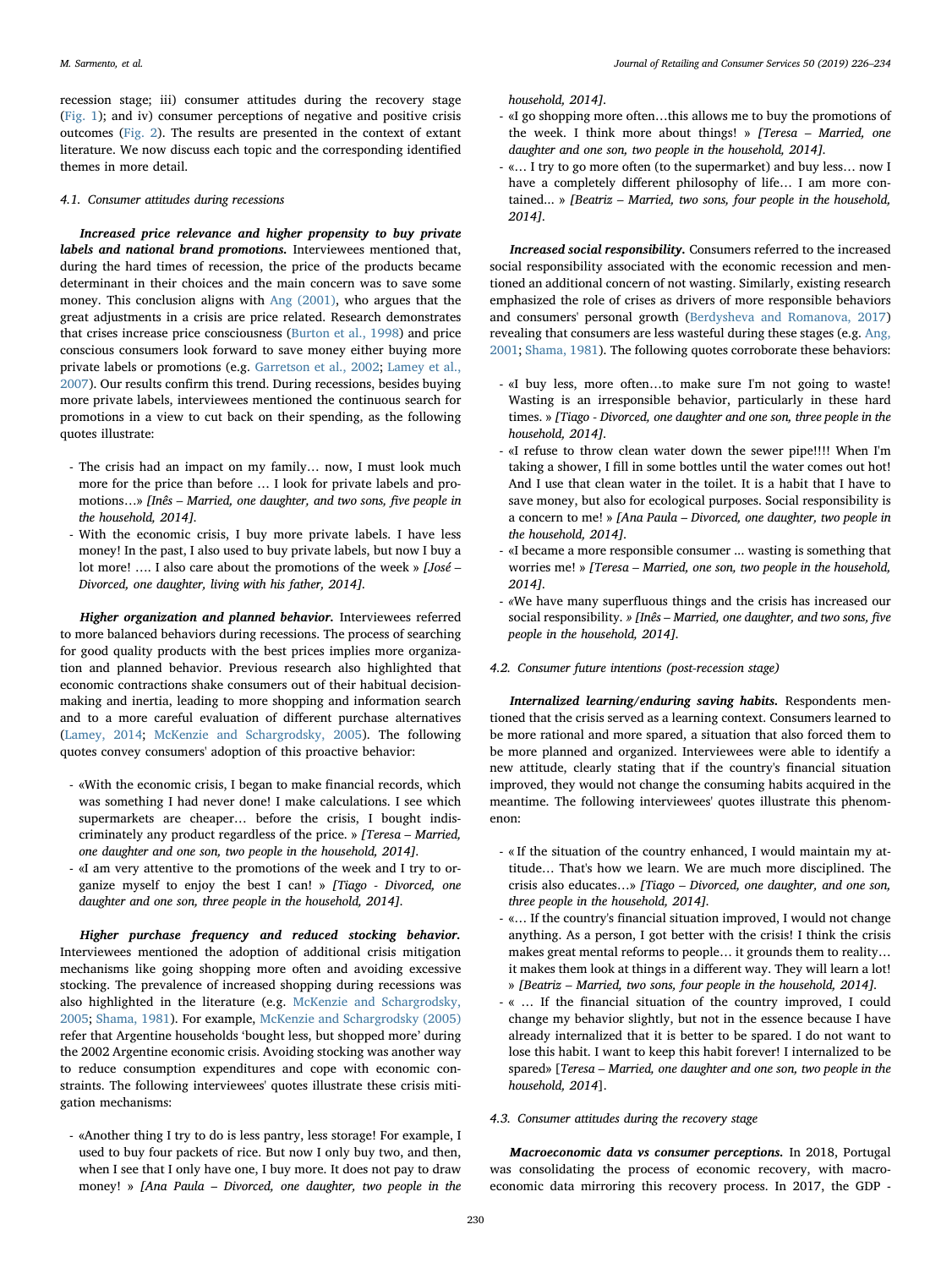Gross Domestic Product grew 2.8%. In 2018, the economic activity in Portugal continued to expand (GDP growth of 2.1%), albeit at a slower pace than in 2017 ([Banco de Portugal, 2019\)](#page-7-25). The unemployment rate also continued to decline, from 8,9% in 2017 to 7% in 2018 [\(Pordata,](#page-8-21) [2019\)](#page-8-21). This positive evolution of the country results in part from the strong contribution of the tourism and the construction sectors.

Although the economic recovery is translated into the macroeconomic figures, Portuguese consumers expressed their incredulity in these statistics because, on one hand, they do not experience such a substantial improvement in their lives and, on the other hand, they do not believe that this improvement is sustainable. In their opinion, for example, unemployment figures are misleading and tourism-based economic growth poses huge risks due to the volatility of this sector. The inevitable growth of the current low-interest rates also threatens consumers. The following quotes illustrate these ideas:

- « Unemployment data is camouflaged. It is camouflaged because the numbers only reflect those people who are receiving a subsidy. And those of long duration who stopped receiving a subsidy? Those are in limbo, you do not even know where they are! Neither are employed nor unemployed!! … those numbers do not reproduce the truth of the facts! (…) My life is almost at the same level (referring to the crisis period). I would like to go back to the gym, for example, but I cannot afford that additional effort yet» [Ana Paula – Divorced, one daughter, two people in the household, 2018].
- «I have heard that depending on tourism alone is a fragile situation, but it is better than nothing… At this moment we live a hollow abundance... hollow ... hollow, it has no foundations!...» [Teresa – Married, one daughter and one son, two people in the household, 2018].
- «The crisis has been overcome, but I do not know how long this will last! This air bubble!! I think that from the moment the interest rates will start to raise everything will change! It's going to change for the worse at the European level, not just in Portugal! Tourism also helps... My life as a consumer has improved a little, but it is something that will not last for long» [Tiago – Married, two daughters, and two sons, five people in the household, 2018].
- «I do not believe in the Government figures, because, for example, people who are unemployed are no longer enrolled in the Employment Center because they do not believe in the Institution. Many people were already registered there and saw that being enrolled was useless. Since they are not registered now, they do not count for the statistics! …You see that there is unemployment! » [Beatriz – Married, two sons, four people in the household, 2018].

Assumed structural learning and saving habits acquired during the recession. In 2018, concurring with the economic recovery stage, interviewees reported that they maintained the savings habits acquired during the recession and that they intend to continue these practices for the rest of their lives. [Pistaferri \(2016\)](#page-8-16) also found that US consumers remained thrifty after the recent great recession confirming other researchers that forecasted enduring frugality after the economy had technically left recession (e.g. [Flatters and Willmott, 2009](#page-7-23); [Quelch and](#page-8-1) [Jocz, 2009](#page-8-1)).

Interviewees further reported that they have maintained several practices acquired during the crisis period. They continue to buy private labels and national brand promotions; buy more often and in less quantity, except in the case of promotions. Consumers also feel that they are socially more responsible and more concerned about not wasting. The following interviewees' quotes illustrate these phenomena:

- «I continue to be very spared! I might buy a little more here and a little more there, but nothing significant! I continue very much in control!!! I continue to buy private labels and national brand promotions, in this case, I buy in quantity to take advantage of the discounts. Saving is a good practice!!! The crisis also educated me for saving. I was already spared before the crisis, but now I became

even more spared! I think this behavior will stay with me for the rest of my life [Tiago – Married, two daughters, and two sons, five people in the household, 2018].

- «I continue to buy private labels and promotions. Since the crisis, I have acquired this habit. I save 'something' and avoid squandering.... » [Teresa – Married, one son, two people in the household, 2018].
- «The saving habits that I acquired with the crisis will remain forever!!!!! We do not know what the future holds… the generations that went through the war, I remember my grandfather, my grandmother... There is no one of that generation that was 'a spender'! Even having a lot of money! They were all extremely spared… I think the crisis had educational advantages in these current generations, in mine, for example, and especially in the youngest» [Teresa – Married, one daughter and one son, two people in the household, 2018].
- «I continue very attentive to promotions! The crisis turned me a better consumer. More responsible and I think this learning is consistent… I think everyone has become used to saving and this learning is consistent. I keep going shopping more often and buy less each time. I hate wasting! » [José – Divorced, one daughter, living with his father and daughter, 2018].

Following the attempt to save money, consumers also revealed that they had become more organized in their purchases. They manage expenditures by categories, hierarchizing and accounting, either by means of a written record or only mentally. This grouping by category allows giving priority to fixed costs such as, for example, housing, water or electricity. On a second level, consumers place the variable costs which can be managed with greater containment or even suppressed. The following quotes illustrate these ideas:

- «I have a little book where I put all the expenditures by categories: grocery, gas, electricity, etc... I try to control!!! Of course, there are times when we need to spend more, for example at the beginning of the school year! Kids need more stuff (…) I think the method of writing in the booklet works very well. As I write, I have better control, but it was a practice that I acquired, especially with the crisis and that I still maintain» [Inês – Married, one daughter, and two sons, five people in the household, 2018].
- «My priority in the week I receive the salary is to pay everything that is a bill! I pay everything! And then, with the remaining money, I do the rest!!» [Ana Paula – Divorced, one daughter, two people in the household, 2018].
- -«(…) in the first place is my son's education! Then is food, gas, electricity, etc., I mentally categorize. Clothes are always at the end! » [Teresa – Married, one son, two people in the household, 2018].
- «I have always organized the budget by categories. The food, water, electricity, that is, the compulsory expenses and then the rest! » [Sofia – Widow, one daughter and one son/living in a retiring house, 2018].

## 4.4. Consumer perceptions of negative and positive crisis' outcomes

Interviewees also presented their views regarding the most negative and positive outcomes of the economic crisis, both in individual and societal terms ([Fig. 2\)](#page-3-2). Recent research also highlights the importance of discussing the effects of crises in society, uncovering how social imaginary of consumption alters the discourses and impacts on civic and political movements ([Alonso et al., 2015,](#page-7-1) [2017](#page-7-2); [Koos et al., 2017](#page-7-0)).

Crisis negative outcomes. In terms of negative personal effects, interviewees mentioned the insecurity regarding the future that crises generally engender. The fear of another economic recession is something that worries consumers. This uncertainty and fear about the future is a crisis effect frequently conveyed in the literature (e.g. [Alonso](#page-7-1) [et al., 2015](#page-7-1), [2017;](#page-7-2) [Hampson and McGoldrick, 2013](#page-7-12); [Kaytaz and Gul,](#page-7-3)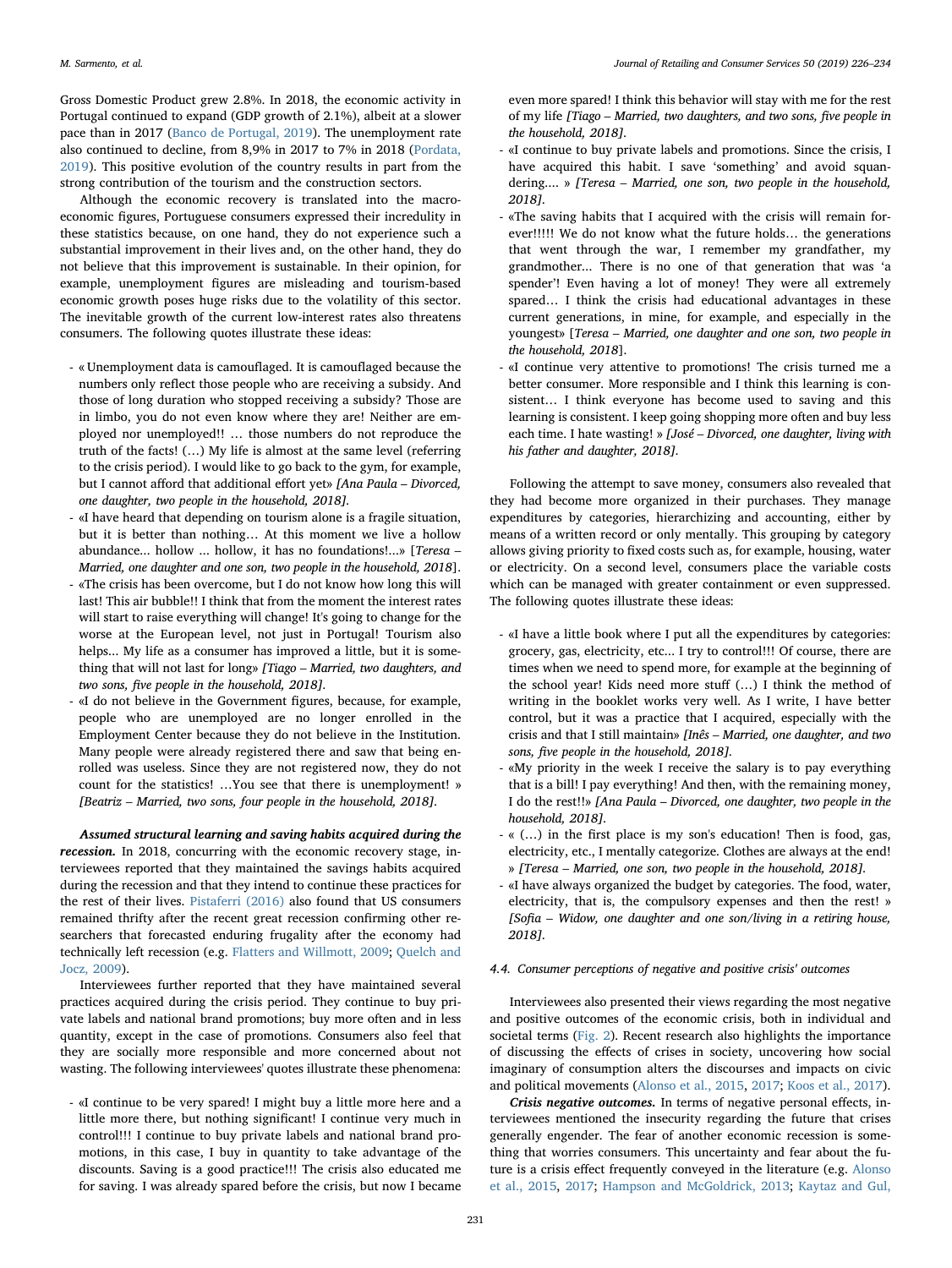[2014\)](#page-7-3). For example, [Alonso et al. \(2017\)](#page-7-2) not only referred to the anxiety regarding the future, but also to the notorious pessimism of Spanish citizens after the 2007/2008 recession.

The psychological effects that crises leave on people were also highlighted by interviewees, such as feelings of sadness, depression, discontentment and demotivation. [Shama \(1981\)](#page-8-20) also reported feelings of frustration and distress among US consumers faced with changes in the economic environment, such as shortage, inflation and recession. Although already living in the recovery stage, interviewees mentioned that these psychological effects on consumers are wounds that will take time to heal. The following quotes corroborate these ideas:

- «I see people generally demotivated, especially in public services… in Social Security, at the Post Office! People complaining… this did not change yet! these are still the remnants of the crisis!!! And, above all, the general discontent. For example, the teachers are not motivated enough and this is reflected in the students because they do not have so much patience. » [Inês – Married, one daughter, and two sons, five people in the household, 2018].
- «(…) in psychiatric terms I think people are sad, it is not only me .... The crisis has caused deep wounds that will take a long time to heal and people are disbelieving because they do not see enough changes. They do not see solutions! » [Beatriz – Married, two sons, four people in the household, 2018].
- «(…) fear of the future…, even those that are employed are afraid of the future! » [Fátima – Widow, one daughter and three sons, living by herself, 2018].

In terms of the crisis main negative impact in society, consumers mentioned unemployment as the most evident. In many cases, resulting as a consequence of the higher levels of unemployment, consumers also highlighted other adverse outcomes such as emigration, particularly the more prepared youngest generation, poverty/misery and increased criminality. Consumers also mentioned the crisis of values that generally is associated with the economic crisis, which in the Portuguese case was particularly relevant since it affected governmental institutions and is compounded by a recognized inefficient justice system. Regarding the role of Governments, [Alonso et al. \(2017\)](#page-7-2) also refer to a new discourse in Spain that blames the political class for the catastrophic management of the country. Empirical research in Argentina further revealed that consumers do not trust the Government to surmount the crisis and evidenced a total lack of confidence in the political parties [\(Zurawicki and Braidot, 2005\)](#page-8-2). During recessions, people tend to punish the perceived sources of their dire circumstances [\(Flatters and](#page-7-23) [Willmott, 2009\)](#page-7-23). The following interviewees' quotes convey these problems and their impact on society:

- « The number of people I know who became unemployed...It is incredible! At 40, 50 years old. It will be very difficult for them to find a new job, particularly at that age!! » [Sofia – Widow, one daughter and one son/living in a retiring house, 2018].
- «We see much-hidden poverty… people who were left with nothing! Literally! and are ashamed of their situation…Criminality also increased. My mother's and my son's houses were stolen. I never saw anything like that! » [Teresa – Married, one daughter and one son, two people in the household, 2018].
- « We live in a crisis of values, in my view! There is no investment and when there is, companies invest in the youngest to exploit them…to take advantage of them and pay ridicuousness. That is why they are leaving the country… young people are going to invest somewhere else (…) and all situations that came to the public, like those of Sócrates and Salgado (refereeing to the Portuguese ex-prime minister and a banker that are accused of corruption) ... People are sad because half a dozen people had ended with this country! Now it is a psychological crisis and a crisis of values» [Beatriz – Married, two sons, four people in the household, 2018].

Crisis positive outcomes. Although the negative impact of economic crises is more evident, consumers were also able to identify positive consequences of economic recessions, both in individual and societal terms. In terms of personal impact, consumers emphasized the aforementioned learning regarding higher levels of discipline and saving habits. They also referred to the diminished recourse to credit, which is important since they found that many of the problems that families had to overcome were due to the high indebtedness that occurred before the crisis. Consumers also mentioned the increase of spirituality and the appreciation of dimensions that go beyond the monetary issue. [Shama](#page-8-20) [\(1981\)](#page-8-20) also refers to a social movement that advocates voluntary simplicity. That is, declined disposable income results in changes in the consumer value system that tends to resort to material simplicity, functionalism and a more humanly lifestyle. Times of recession call for a new vision of society and human purpose with a higher focus on intangible resources like culture and spirituality ([Dahl, 2009\)](#page-7-29). The following interviewees' quotes illustrate these ideas:

- «I think that people have been forced to think more about life and to spend less and that is good! » [Alexandra – Retired/single living by herself, 2018].
- «(…) I see a higher appeal to spirituality! People are not so focused on the material part…I think that people should also find some refuge in culture! » [Teresa – Married, one son, two people in the household, 2018].
- «I have realized that people do not resort so much to credit, and Banks do not give credit so easily, which is a good achievement » [Teresa – Married, one daughter and one son, two people in the household, 2018].

Regarding the crisis' positive impact in society, interviewees referred to the higher solidarity and volunteering network movements. Additionally, the Government has become more responsible in terms of spending and investment, in part as a result of the increased transparency and institutional and social control. [Alonso et al. \(2017\)](#page-7-2) also argue that the way people perceive the crisis affects political mobilization and higher scrutiny of Governments. Collective movements can voice consumer interests and push for political solutions to the crisis-induced problems ([Koos et al., 2017](#page-7-0)). Economic downturns also develop dynamics of social resilience (e.g. [Berdysheva and Romanova, 2017](#page-7-16); [Garner, 2007](#page-7-20)). The following interviewees' quotes illustrate these ideas:

- «In practical terms, crises bring people together. Solidarity increases and this is good. People are more concerned about each other and they lean more on each other and that is good… » [Conceição – Widow, two daughters, and one son, living by herself, 2018].
- «The Government does not spend money so badly! …Tends to spend it better. Now the State has begun to be more careful with money, it is not like before! » [Tiago – Married, two daughters, and two sons, five people in the household, 2018].
- «One of the advantages of the crisis was the discovery of corruption cases like the case of BES (referring to the Portuguese bank accused of corruption). Maybe without the economic crisis, 'they' (the ones involved in corruption) would never be discovered because there was a lot of money and no one cared! » [Beatriz – Married, two sons, four people in the household, 2018].

## 5. Conclusions and directions for further research

The main objective of this research is to contribute to the discussion regarding consumer attitudes in periods of economic downturn and in the immediate recovery stage, answering to the call for papers addressing changes in consumer behavior during recessions and looking for the consistency of those changes over time ([Kaytaz and Gul, 2014](#page-7-3); [Koos et al., 2017](#page-7-0); [Zurawicki and Braidot, 2005\)](#page-8-2). In particular, we shed light into the understanding of consumer behavior during recessions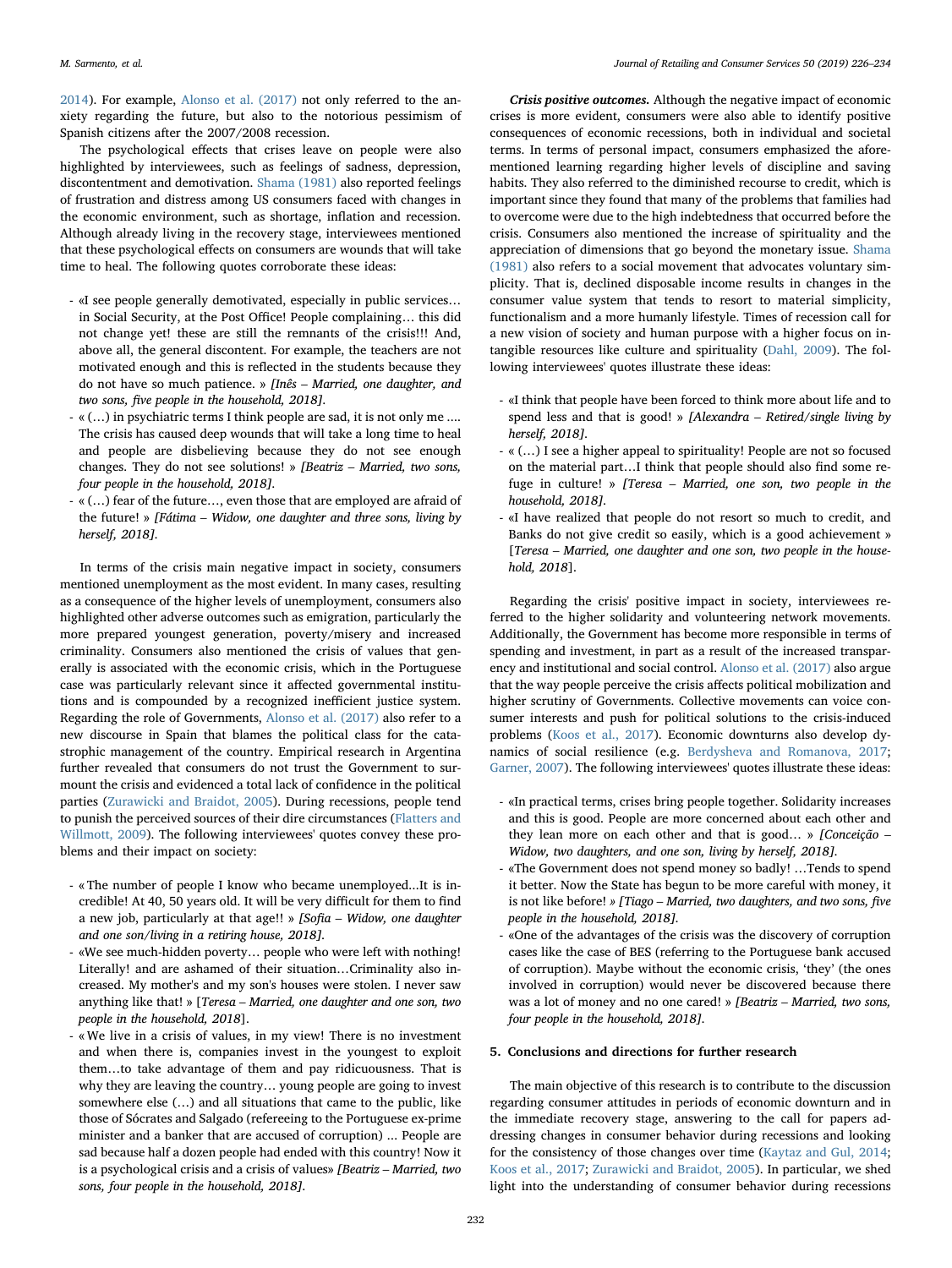and evaluate whether the identified practices persisted after the recession was over, expanding existing literature in the field.

Economic recessions constitute 'periods of change', engendering moments of human reflection that influence consumer behavior and new adjustments to lessen economic resources (see [Koos et al., 2017](#page-7-0)). Our study confirms that, under these circumstances, consumers become more price sensitive (see also [Ang, 2001](#page-7-27); [Burton et al., 1998](#page-7-8)) and more focused on making good (better) decisions through more rational tradeoffs. In general, as a result of the increased price consciousness, consumers are more willing to spare some money, opting for cheaper solutions, such as private labels and promotions (see [Garretson et al.,](#page-7-9) [2002;](#page-7-9) [Lamey et al., 2007](#page-7-17)). Following the attempt to save money, consumers also revealed they manage expenditures by categories, hierarchizing and accounting, either by means of a written record or only mentally. This grouping into different categories reinforces [Thaler's](#page-8-6) [\(1985,](#page-8-6) [1999\)](#page-8-7) argument that mental accounts help individuals to simplify their financial decision-making. The relevance of price during recessions became clearly reflected in the study findings, which also revealed that consumers continued to be price conscious in the recovery stage.

During recessions, consumers develop different coping strategies pursuing economic level-headedness and assuming new behaviors that allow them to accommodate the reduced income (see [Shama, 1981](#page-8-20)). Besides switching to cheaper options, consumers revealed new strategies and new habits, such as increased social responsibility; more organization and planned behavior; going shopping more frequently; reducing stocking behavior; and, avoiding wasting. These coping strategies were adopted to mitigate the crisis' effects and were rationally interpreted as conscious routines making part of a new logic of consumption.

Our study expands the comprehension of consumer behavior during recessions, bringing the idea of crises as 'learning opportunities', instigating structural changes in people's lives. Coping behaviors adopted during the recession stage were assimilated and became part of consumers' everyday life configurations and routines. The consumers claimed that nothing will be the same, once they learned the lesson and intend to continue to be thoughtful and responsible consumers for the rest of their life. The adoption of a longitudinal approach, comprising both recession and recovery stages, confirmed that consumers effectively maintained the practices learned during the recession stage and continued to be spared and frugal when the crisis ended, as they had predicted. This conclusion confirms the expectations of other researchers that forecasted enduring frugality in consumer behavior after the economy had left the recession (e.g. [Quelch and Jocz, 2009](#page-8-1)) and aligns with Lamey [\(2014\)](#page-7-28) who posits that, for example, the increase in discounters' share during recessions remains after the crisis is over.

The discussion regarding the demand for simplicity (see [Flatters and](#page-7-23) [Willmott, 2009](#page-7-23); [Shama, 1981](#page-8-20)) became further reflected in the study findings. Focusing on the recession and post-recession dynamics, the research uncovered a new logic of consumption edified in mature consumers who look for simple offerings with the greatest value. Consumers highlighted the raised appreciation of dimensions that go beyond the monetary issue, where spirituality, culture and other forms of individual and social expression and civilization emerge as fundamental pillars of the dominant value system. This new vision alters the discourses and the social imaginary of consumption, leading citizens to rethink their positioning towards a consumption ecosystem traditionally ruled by a materialistic philosophy and unsustainable practices.

Substantively, there are several directions for extending our work. First, our findings can be strengthened with an extension to different contexts. Possible settings for future studies are different nations and individual societies facing economic recessions. Such diversity will allow capturing consumers specific lifestyles and contextual differences and approaches. Second, future research should also systematize buying behavior in periods of economic contraction, taking into account the consumers' demographic characteristics, as they might also explain

consumer idiosyncrasies and behaviors. Third, further research should study the crisis effects from the business's perspective, understanding how companies absorb and react to more demanding citizens during and after recessions. Finally, future studies could explore alternative segmentation frameworks that include emotional and political reactions to recessions, as well as new configurations concerning the psychological categorization of purchases, namely from essentials to superfluous and from utilitarian to hedonic.

## References

- <span id="page-7-1"></span>[Alonso, L., Rodríguez, C., Rojo, R., 2015. From consumerism to guilt: economic crisis and](http://refhub.elsevier.com/S0969-6989(17)30703-8/sref1) [discourses about consumption in Spain. J. Consum. Cult. 15 \(1\), 66](http://refhub.elsevier.com/S0969-6989(17)30703-8/sref1)–85.
- <span id="page-7-2"></span>[Alonso, L., Rodríguez, C., Rojo, R., 2017.](http://refhub.elsevier.com/S0969-6989(17)30703-8/sref2) "I think the middle class is disappearing": crisis [perceptions and consumption patterns in Spain. Int. J. Consumer Serv. 41, 389](http://refhub.elsevier.com/S0969-6989(17)30703-8/sref2)–396. [Ang, S.H., 2001. Crisis marketing: a comparison across economic scenarios. Int. Bus. Rev.](http://refhub.elsevier.com/S0969-6989(17)30703-8/sref3)
- <span id="page-7-27"></span>[10 \(3\), 263](http://refhub.elsevier.com/S0969-6989(17)30703-8/sref3)–284. [Ang, S.H., Leon, S.M., Kotler, P., 2000. The Asian Apocalypse: crisis marketing for con-](http://refhub.elsevier.com/S0969-6989(17)30703-8/sref4)
- <span id="page-7-7"></span>[sumers and businesses. Long. Range Plan. 33, 97](http://refhub.elsevier.com/S0969-6989(17)30703-8/sref4)–119.
- <span id="page-7-24"></span>Banco, de Portugal, 2014. Relatório do Conselho de Administração. A Economia Portuguesa, LISBOA. available at: [https://www.bportugal.pt/sites/default/](https://www.bportugal.pt/sites/default/files/anexos/pdf-boletim/ra14ep_pt.pdf)files/ [anexos/pdf-boletim/ra14ep\\_pt.pdf](https://www.bportugal.pt/sites/default/files/anexos/pdf-boletim/ra14ep_pt.pdf), Accessed date: 15 April 2018.
- <span id="page-7-25"></span>Banco de Portugal, 2019. Boletim Económico de Março de 2019. available at. [https://](https://www.bportugal.pt/sites/default/files/anexos/pdf-boletim/be_mar2019_p.pdf) www.bportugal.pt/sites/default/fi[les/anexos/pdf-boletim/be\\_mar2019\\_p.pdf](https://www.bportugal.pt/sites/default/files/anexos/pdf-boletim/be_mar2019_p.pdf) Accessed 3 May 2019.
- <span id="page-7-16"></span>[Berdysheva, E., Romanova, R., 2017. Rethinking prices during an economic crisis: cal](http://refhub.elsevier.com/S0969-6989(17)30703-8/sref5)[culation as a new mode of consumer behaviour in Russia. Int. J. Consum. Stud. 41,](http://refhub.elsevier.com/S0969-6989(17)30703-8/sref5) 397–[403](http://refhub.elsevier.com/S0969-6989(17)30703-8/sref5).
- <span id="page-7-19"></span>[Blättel-Mink, B., Boddenberg, M., Gunkel, L., Schmitz, S., Vaessen, F., 2017. Beyond the](http://refhub.elsevier.com/S0969-6989(17)30703-8/sref6) [market-New practices of supply in times of crisis: the example community-supported](http://refhub.elsevier.com/S0969-6989(17)30703-8/sref6) [agriculture. Int. J. Consum. Stud. 41, 415](http://refhub.elsevier.com/S0969-6989(17)30703-8/sref6)–421.
- <span id="page-7-8"></span>[Burton, S., Lichtenstein, D., Netemeyer, R., Garretson, J., 1998. A Scale for measuring](http://refhub.elsevier.com/S0969-6989(17)30703-8/sref7) [attitude toward private label products and an Examination of its psychological and](http://refhub.elsevier.com/S0969-6989(17)30703-8/sref7) [behavioral correlates. J. Acad. Mark. Sci. 26 \(4\), 293](http://refhub.elsevier.com/S0969-6989(17)30703-8/sref7)–306.
- <span id="page-7-4"></span>Cutler, F., 1979. Overview of the '[longitudinal research design and analysis of panel data](http://refhub.elsevier.com/S0969-6989(17)30703-8/sref8)' [workshop. Adv. Consum. Res. 6 \(1\), 31](http://refhub.elsevier.com/S0969-6989(17)30703-8/sref8)–33.
- <span id="page-7-29"></span>Dahl, A., 2009. The fi[nancial crisis and consumer citizenship. In: Proceedings of the 6th](http://refhub.elsevier.com/S0969-6989(17)30703-8/sref9) [International Conference of the Consumer Citizenship Network. March, Berlin, pp.](http://refhub.elsevier.com/S0969-6989(17)30703-8/sref9) 23–[24](http://refhub.elsevier.com/S0969-6989(17)30703-8/sref9).
- <span id="page-7-22"></span>[Deleersnyder, B., Dekimpe, M., Sarvary, M., Parker, P., 2004. Weathering tight economic](http://refhub.elsevier.com/S0969-6989(17)30703-8/sref12) [times: the sales evolution of consumer durables over the business cycle. Quant.](http://refhub.elsevier.com/S0969-6989(17)30703-8/sref12) [Market. Econ. 2, 347](http://refhub.elsevier.com/S0969-6989(17)30703-8/sref12)–383.
- <span id="page-7-13"></span>[Du, R., Kamakura, W., 2008. Where did all that money go? Understanding how con](http://refhub.elsevier.com/S0969-6989(17)30703-8/sref13)[sumers allocate their consumption budget. J. Mark. 72, 109](http://refhub.elsevier.com/S0969-6989(17)30703-8/sref13)–131.
- <span id="page-7-6"></span>[Ehrlinger, J., Readinger, W.O., Kim, B., 2015. Decision making and cognitive biases. In:](http://refhub.elsevier.com/S0969-6989(17)30703-8/sref14) [In: Friedman, H.S. \(Ed.\), Encyclopedia of Mental Health, vol. II. Elsevier,](http://refhub.elsevier.com/S0969-6989(17)30703-8/sref14) [Philadelphia, PA, pp. 5](http://refhub.elsevier.com/S0969-6989(17)30703-8/sref14)–12.
- <span id="page-7-23"></span>[Flatters, P., Willmott, M., 2009. Understanding the post-recession consumer. Harv. Bus.](http://refhub.elsevier.com/S0969-6989(17)30703-8/sref15) Rev. 106–[112 July-August.](http://refhub.elsevier.com/S0969-6989(17)30703-8/sref15)
- <span id="page-7-20"></span>[Garner, B., 2017. Communicating social support during crises at the farmers' market: a](http://refhub.elsevier.com/S0969-6989(17)30703-8/sref16) [social exchange approach to understanding customer-farmer communal relation](http://refhub.elsevier.com/S0969-6989(17)30703-8/sref16)[ships. Int. J. Consum. Stud. 41, 422](http://refhub.elsevier.com/S0969-6989(17)30703-8/sref16)–430.
- <span id="page-7-9"></span>[Garretson, J., Fisher, D., Burton, S., 2002. Antecedents of private label attitude and na](http://refhub.elsevier.com/S0969-6989(17)30703-8/sref17)[tional brand promotion attitude: similarities and di](http://refhub.elsevier.com/S0969-6989(17)30703-8/sref17)fferences. J. Retail. 78, 91–99.
- <span id="page-7-12"></span>Hampson, [D., McGoldrick, P., 2013. A typology of adaptive shopping patterns in reces](http://refhub.elsevier.com/S0969-6989(17)30703-8/sref18)[sion. J. Bus. Res. 66, 831](http://refhub.elsevier.com/S0969-6989(17)30703-8/sref18)–838.
- <span id="page-7-15"></span>[Hampson, D., McGoldrick, P., 2017. Antecedents of consumer price consciousness in a](http://refhub.elsevier.com/S0969-6989(17)30703-8/sref19) [turbulent economy. Int. J. Consum. Stud. 41, 404](http://refhub.elsevier.com/S0969-6989(17)30703-8/sref19)–414.
- <span id="page-7-11"></span>[Hampson, D., Grimes, A., Banister, E., McGoldrick, 2018. A typology of consumers based](http://refhub.elsevier.com/S0969-6989(17)30703-8/sref20) [on money attitudes after major recession. J. Bus. Res. 91, 159](http://refhub.elsevier.com/S0969-6989(17)30703-8/sref20)–168.
- <span id="page-7-5"></span>[Jacoby, J., 2000. Is it rational to assume consumer rationality? Some consumer psycho](http://refhub.elsevier.com/S0969-6989(17)30703-8/sref22)[logical perspectives on rational choice theory. Roger Williams Univ. Law Rev. 6 \(1\),](http://refhub.elsevier.com/S0969-6989(17)30703-8/sref22) 83–[161.](http://refhub.elsevier.com/S0969-6989(17)30703-8/sref22)
- <span id="page-7-14"></span>[Kamakura, W., Du, R., 2012. How economic contractions and expansions a](http://refhub.elsevier.com/S0969-6989(17)30703-8/sref23)ffect ex[penditure patterns. J. Consum. Res. 39, 229](http://refhub.elsevier.com/S0969-6989(17)30703-8/sref23)–247.
- <span id="page-7-10"></span>[Kaswengi, J., Diallo, M., 2015. Consumer choice of store brands across store formats: a](http://refhub.elsevier.com/S0969-6989(17)30703-8/sref24) [panel data analysis under crisis periods. J. Retail. Consum. Serv. 23, 70](http://refhub.elsevier.com/S0969-6989(17)30703-8/sref24)–76.
- <span id="page-7-3"></span>[Kaytaz, M., Gul, M., 2014. Consumer response to economic crisis and lessons for mar](http://refhub.elsevier.com/S0969-6989(17)30703-8/sref25)[keters: the Turkish experience. J. Bus. Res. 67 \(1\), 2701](http://refhub.elsevier.com/S0969-6989(17)30703-8/sref25)–2706.
- <span id="page-7-21"></span>[Koos, S., 2015. Crises and consumption. In: Keller, M., Halkier, B., Wilska, T., Truninger,](http://refhub.elsevier.com/S0969-6989(17)30703-8/sref26) [M. \(Eds.\), Routledge Handbook on Consumption. Routledge, Oxford, pp. 131](http://refhub.elsevier.com/S0969-6989(17)30703-8/sref26)–142.
- <span id="page-7-0"></span>[Koos, S., Vihalemm, T., Keller, M., 2017. Coping with crises: consumption and social](http://refhub.elsevier.com/S0969-6989(17)30703-8/sref27) [resilience on markets. Int. J. Consum. Stud. 41, 363](http://refhub.elsevier.com/S0969-6989(17)30703-8/sref27)–370.
- <span id="page-7-28"></span>[Lamey, L., 2014. Hard economic times: a dream for discounters. Eur. J. Market. 48 \(3/4\),](http://refhub.elsevier.com/S0969-6989(17)30703-8/sref28) 641–[656](http://refhub.elsevier.com/S0969-6989(17)30703-8/sref28).
- <span id="page-7-17"></span>[Lamey, L., Deleersnyder, B., Dekimpe, M., Steenkamp, J., 2007. How business cycles](http://refhub.elsevier.com/S0969-6989(17)30703-8/sref29) [contribute to private-label success: evidence from the United States and Europe. J.](http://refhub.elsevier.com/S0969-6989(17)30703-8/sref29) Mark. 71, 1–[15 \(January\).](http://refhub.elsevier.com/S0969-6989(17)30703-8/sref29)
- <span id="page-7-18"></span>[Lekakis, E.J., 2017. Economic nationalism and the cultural politics of consumption under](http://refhub.elsevier.com/S0969-6989(17)30703-8/sref30) [austerity: the rise of ethnocentric consumption in Greece. J. Consum. Cult. 17 \(2\),](http://refhub.elsevier.com/S0969-6989(17)30703-8/sref30) 286–[302](http://refhub.elsevier.com/S0969-6989(17)30703-8/sref30).
- <span id="page-7-26"></span>[Lincoln, Y., Guba, E., 1985. Naturalistic Inquiry. Sage, Newbury Park, CA.](http://refhub.elsevier.com/S0969-6989(17)30703-8/sref31)